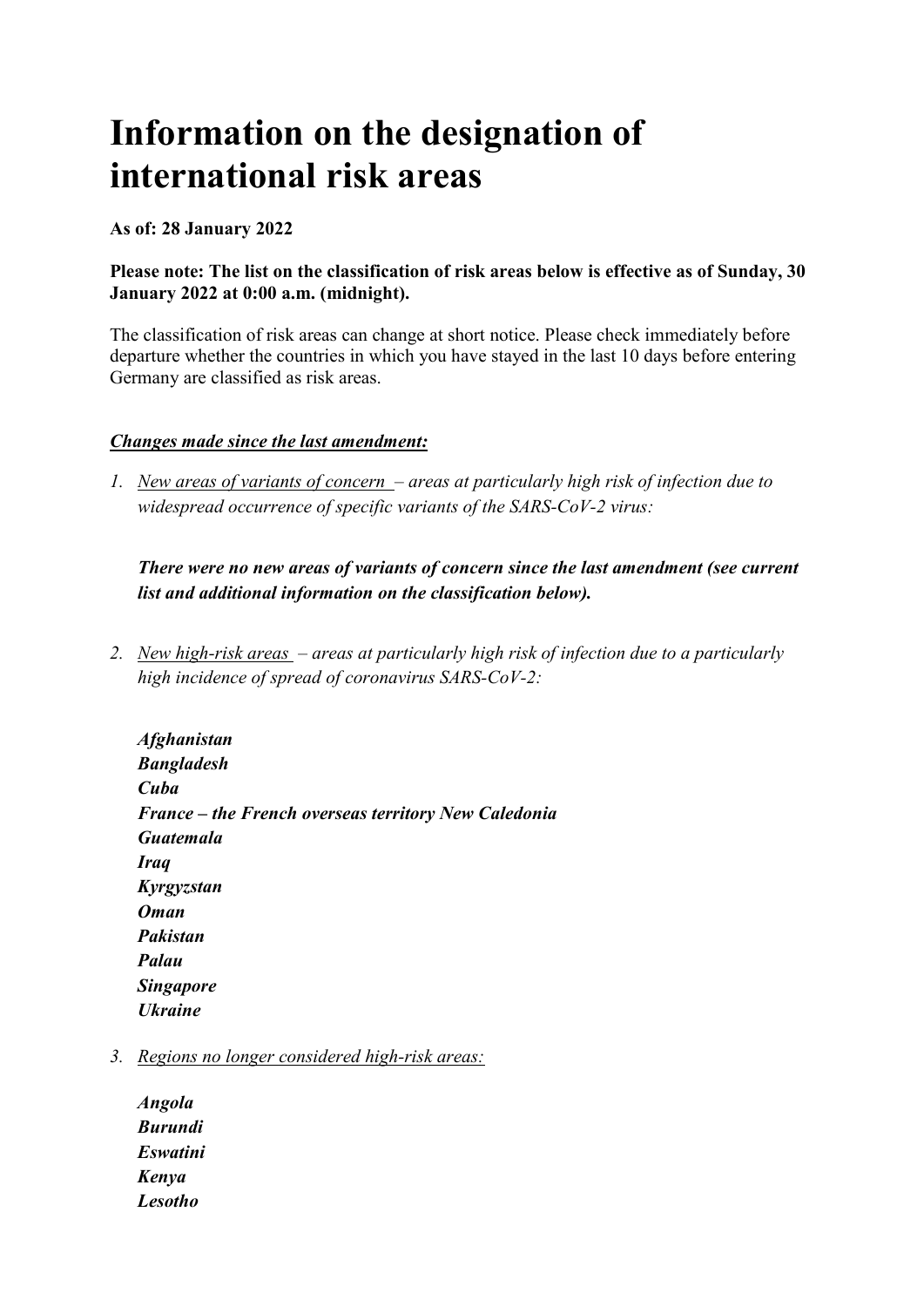*Malawi Namibia Rwanda South Africa The United Republic of Tanzania Uganda Zambia Zimbabwe*

## 1. **The following states/regions are currently considered to be areas of variants of concern:**

No states/regions are currently considered to be areas of variants of concern.

- 2. **The following states are currently considered to be high-risk areas:**
- Afghanistan (**high-risk area** since 30 January 2022)
- Albania (**high-risk area** since 16 January 2022)
- Algeria (**high-risk area** since 23 January 2022)
- Andorra (**high-risk area** since 19 December 2021)
- Antigua and Barbuda (**high-risk area** since 16 January 2022)
- Argentina (**high-risk area** since 9 January 2022)
- Australia (**high-risk area** since 9 January 2022)
- Austria with the exception of the municipality of Mittelberg and Jungholz and Rißtal in the municipal area of Vomp and Eben am Achensee (**high-risk area** since 16 January 2022)
- Bahamas (**high-risk area** since 9 January 2022)
- Bahrain (**high-risk area** since 9 January 2022)
- Bangladesh (**high-risk area** since 30 January 2022)
- Barbados (**high-risk area** since 19 September 2021)
- Belarus (**high-risk area** since 1 October 2021)
- Belgium (**high-risk area** since 21 November 2021)
- Belize (**high-risk area** since 9 January 2022)
- Benin (**high-risk area** since 16 January 2022)
- Bhutan (**high-risk area** since 23 January 2022)
- Bolivia, Plurinational State of (**high-risk area** since 9 January 2022)
- Bosnia and Herzegovina (**high-risk area** since 16 January 2022)
- Botswana (**high-risk area** since 4 January 2022)
- Brazil (**high-risk area** since 23 January 2022)
- Bulgaria (**high-risk area** since 16 January 2022)
- Burkina Faso (**high-risk area** since 16 January 2022)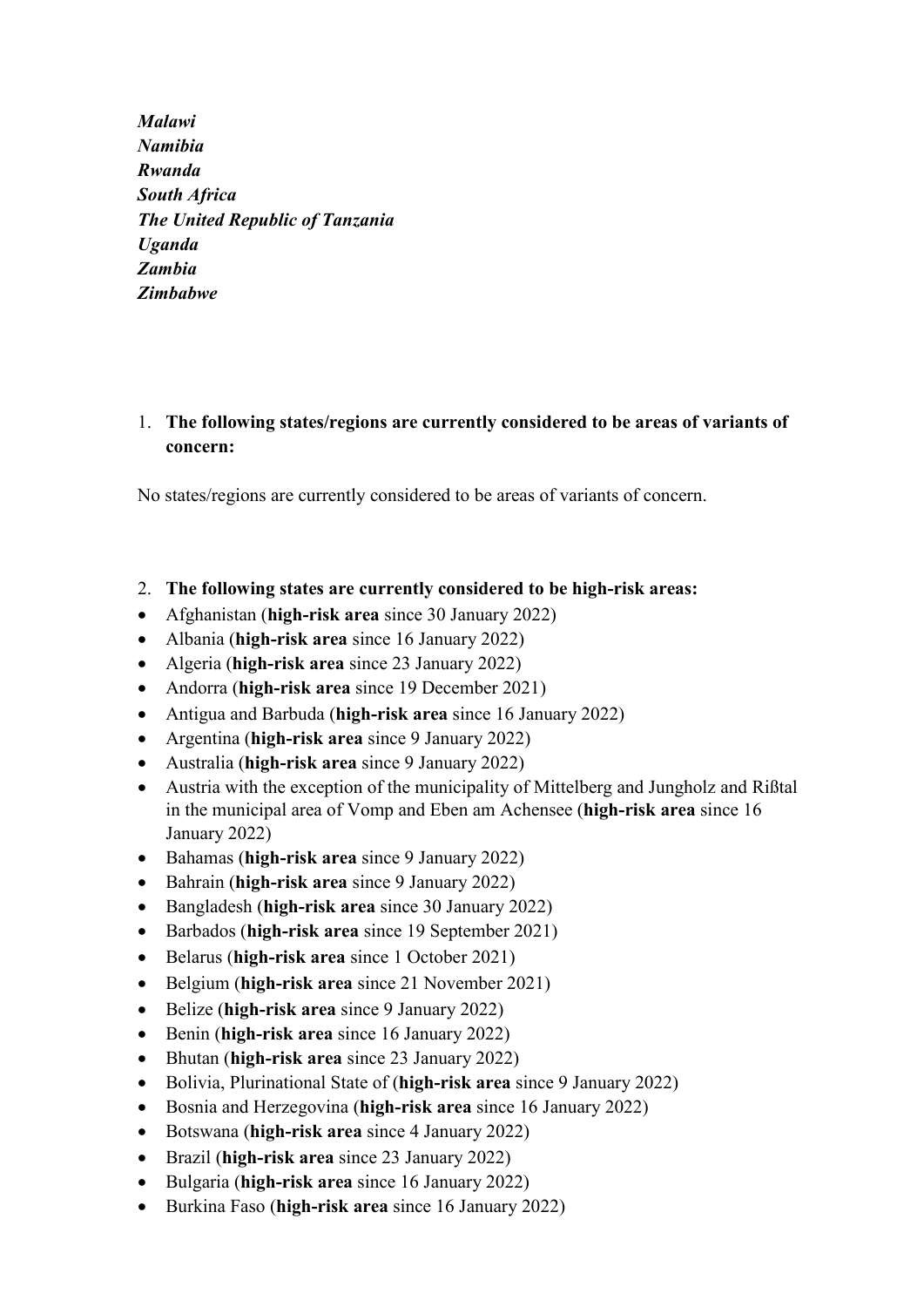- Cabo Verde (**high-risk area** since 9 January 2022)
- Cameroon (**high-risk area** since 24 October 2021)
- Canada (**high-risk area** since 1 January 2022)
- Central African Republic (**high-risk area** since 16 January 2022)
- Chad (**high-risk area** since 16 January 2022)
- Chile (**high-risk area** since 23 January 2022)
- Colombia (**high-risk area** since 16 January 2022)
- Comoros (**high-risk area** since 9 January 2022)
- Congo, Democratic Republic of the (**high-risk area** since 9 January 2022)
- Congo, Republic of the (**high-risk area** since 24 October 2021)
- Costa Rica (**high-risk area** since 16 January 2022)
- Côte d'Ivoire (**high-risk area** since 9 January 2022)
- Croatia (**high-risk area** since 24 October 2021)
- Cuba (**high-risk area** since 30 January 2022)
- Cyprus (**high-risk area** since 25 December 2021)
- Czech Republic (**high-risk area** since 14 November 2021)
- Denmark including the Faroe Islands and Greenland (**high-risk area** since 19 December 2021)
- Djibouti (**high-risk area** since 16 January 2022)
- Dominica (**high-risk area** since 22 August 2021)
- Dominican Republic (**high-risk area** since 16 January 2022)
- Ecuador (**high-risk area** since 23 January 2022)
- Egypt (**high-risk area** since 24 January 2021)
- Equatorial Guinea (**high-risk area** since 16 January 2022)
- Eritrea (**high-risk area** since 16 January 2022)
- Estonia (**high-risk area** since 9 January 2022)
- Ethiopia (**high-risk area** since 26 September 2021)
- Fiji (**high-risk area** since 9 January 2022)
- Finland (**high-risk area** since 25 December 2021)
- France (**high-risk area** since 19 December 2021) and the following French overseas departments and overseas territories:
	- o Guadeloupe (**high-risk area** since 9 January 2022)
	- o Guiana (**high-risk area** since 9 January 2022)
	- o Martinique (**high-risk area** since 9 January 2022)
	- o Mayotte (**high-risk area** since 9 January 2022)
	- o New Caledonia (**high-risk area** since 30 January 2022)
	- o Réunion (**high-risk area** since 19 December 2021)
	- o Saint Barthélemy (**high-risk area** since 9 January 2022)
	- o Saint Martin (**high-risk area** since 9 January 2022)
	- o Saint Pierre and Miquelon (**high-risk area** since 16 January 2022)
- Gabon (**high-risk area** since 9 January 2022)
- Gambia (**high-risk area** since 16 January 2022)
- Georgia (**high-risk area** since 25 July 2021)
- Ghana (**high-risk area** since 9 January 2022)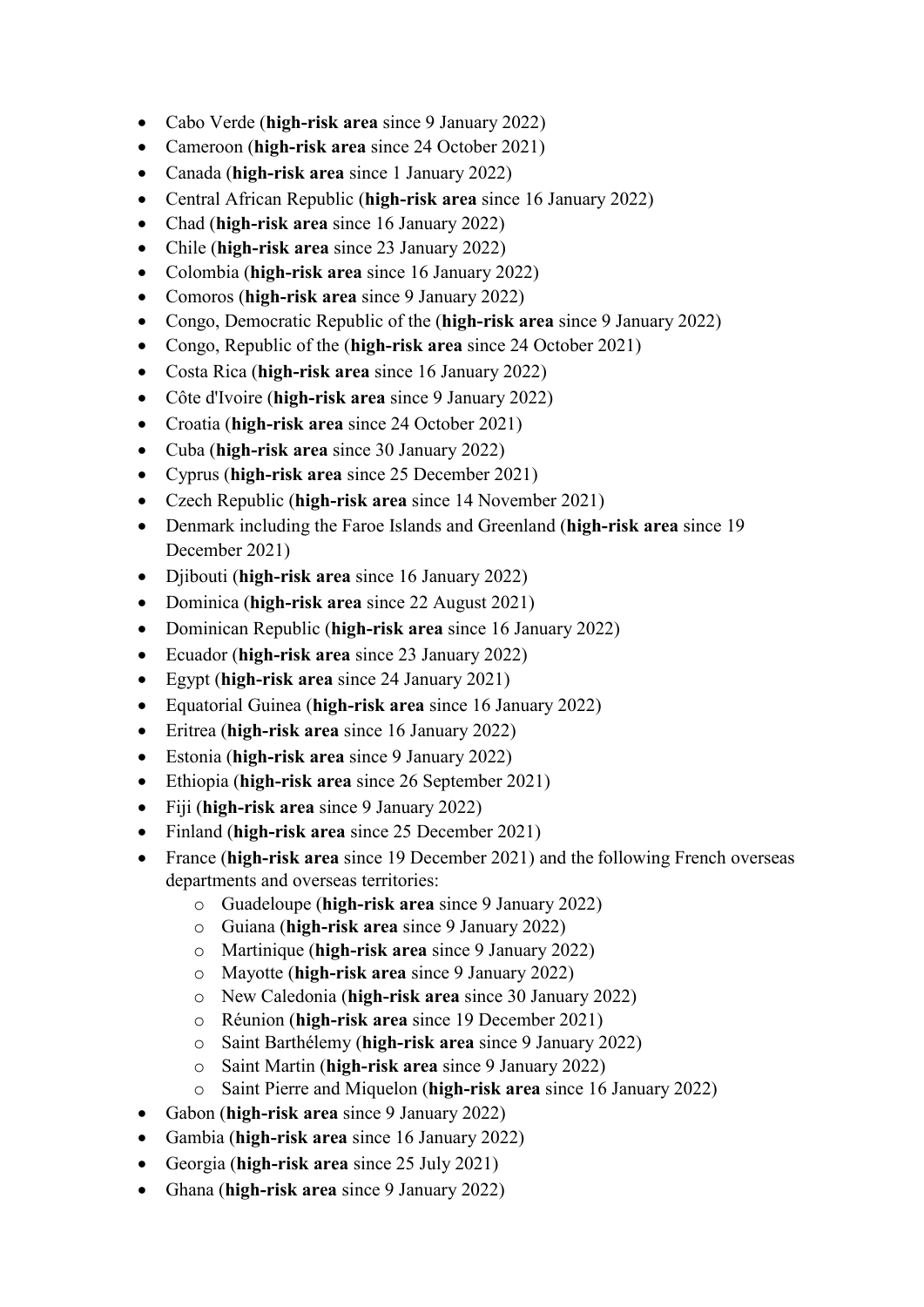- Greece (**high-risk area** since 21 November 2021)
- Grenada (**high-risk area** since 9 January 2022)
- Guatemala (**high-risk area** since 30 January 2022)
- Guinea (**high-risk area** since 9 January 2022)
- Guinea-Bissau (**high-risk area** since 16 January 2022)
- Guyana (**high-risk area** since 16 January 2022)
- Haiti (**high-risk area** since 8 August 2021)
- Hungary (**high-risk area** since 14 November 2021)
- Iceland (**high-risk area** since 9 January 2022)
- India (**high-risk area** since 23 January 2022)
- Iraq (**high-risk area** since 30 January 2022)
- Ireland (**high-risk area** since 21 November 2021)
- Israel (**high-risk area** since 9 January 2022)
- Italy (**high-risk area** since 1 January 2022)
- Jamaica (**high-risk area** since 9 January 2022)
- Japan (**high-risk area** since 23 January 2022)
- Jordan (**high-risk area** since 5 December 2021)
- Kazakhstan (**high-risk area** since 23 January 2022)
- Korea (Democratic People's Republic) (**high-risk area** since 8 August 2021)
- Kosovo (**high-risk area** since 23 January 2022)
- Kuwait (**high-risk area** since 9 January 2022)
- Kyrgyzstan (**high-risk area** since 30 January 2022)
- Latvia (**high-risk area** since 16 January 2022)
- The Lao People's Democratic Republic (**high-risk area** since 14 November 2021)
- Lebanon (**high-risk area** since 19 December 2021)
- Liberia (**high-risk area** since 16 January 2022)
- Libya (**high-risk area** since 18 July 2021)
- Liechtenstein (**high-risk area** since 5 December 2021)
- Lithuania (**high-risk area** since 1 October 2021)
- Luxembourg (**high-risk area** since 9 January 2022)
- Madagascar (**high-risk area** since 16 January 2022)
- Maldives (**high-risk area** since 23 January 2022)
- Mali (**high-risk area** since 9 January 2022)
- Malta (**high-risk area** since 1 January 2022)
- Mauritania (**high-risk area** since 9 January 2022)
- Mexico (**high-risk area** since 8 August 2021)
- Moldova, Republic of (**high-risk area** since 23 January 2022)
- Monaco (**high-risk area** since 25 December 2021)
- Mongolia (**high-risk area** since 23 January 2022)
- Montenegro (**high-risk a**rea since 15 August 2021)
- Morocco (**high-risk area** since 23 January 2022)
- Mozambique (**high-risk area** since 4 January 2022)
- Nepal (**high-risk area** since 23 January 2022)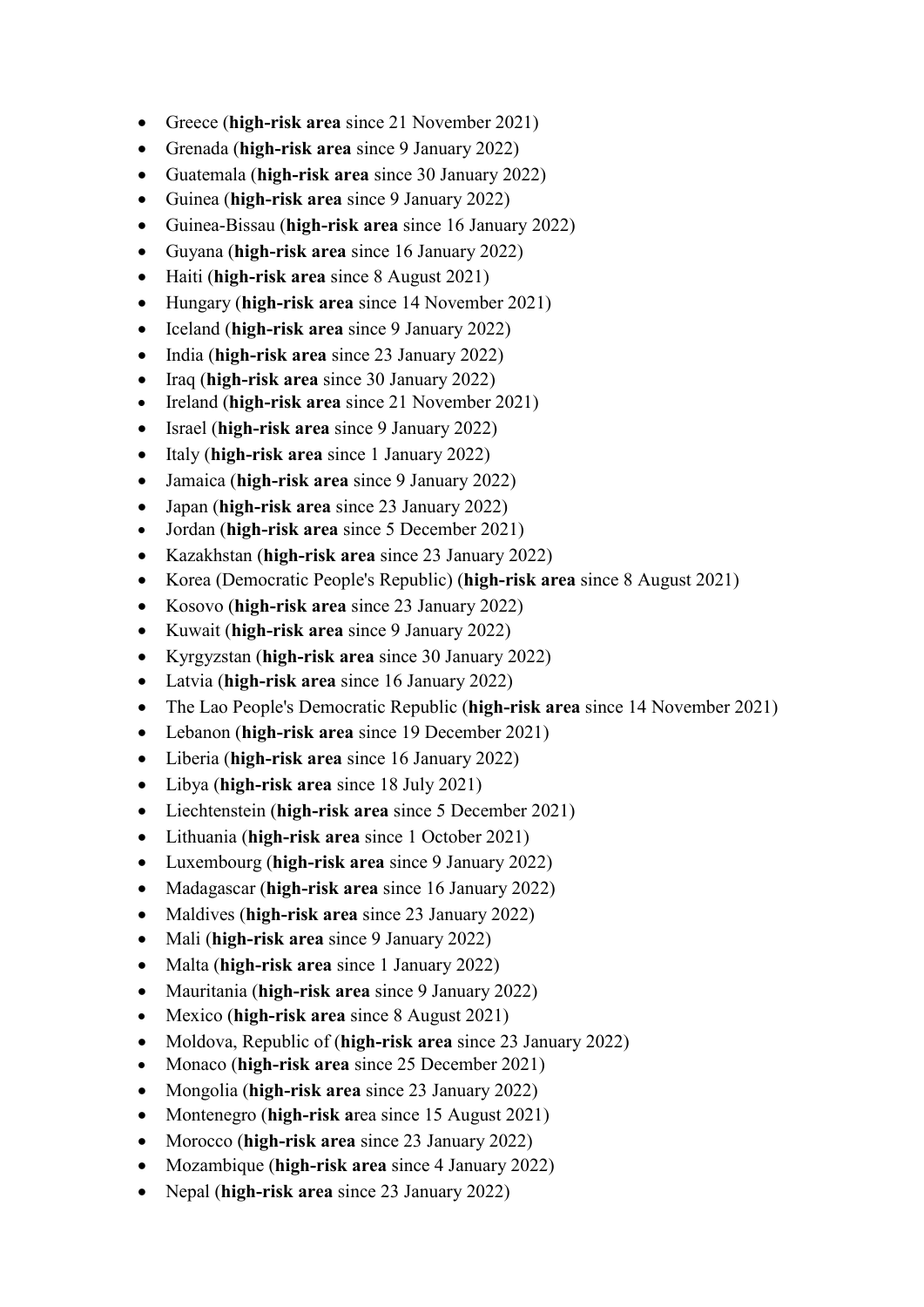- Netherlands (**high-risk area** since 21 November 2021) **and** alloverseas parts of the Kingdom of the Netherlands
	- o Aruba (**high-risk area** since 9 January 2022)
	- o Bonaire (**high-risk area** since 27 July 2021)
	- o Curaçao (**high-risk area** since 9 January 2022)
	- o Sint Eustatius (**high-risk area** since 27 July 2021)
	- o Saba (**high-risk area** since 27 July 2021)
	- o Sint Maarten (**high-risk area** since 16 January 2022)
- Niger (**high-risk area** since 16 January 2022)
- Nigeria (**high-risk area** since 9 January 2022)
- North Macedonia (**high-risk area** since 16 January 2022)
- Norway (**high-risk area** since 19 December 2021)
- Oman (**high-risk area** since 30 January 2022)
- Pakistan (**high-risk area** since 30 January 2022)
- Palau (**high-risk area** since 30 January 2022)
- Panama (**high-risk area** since 9 January 2022)
- Papua New Guinea (**high-risk area** since 8 August 2021)
- Paraguay (**high-risk area** since 23 January 2022)
- Peru (**high-risk area** since 16 January 2022)
- Philippines (**high-risk area** since 16 January 2022)
- Poland (**high-risk area** since 5 December 2021)
- Portugal incl. the Azores and Madeira (**high-risk area** since 25 December 2021)
- Qatar (**high-risk area** since 9 January 2022)
- Romania (**high-risk area** since 23 January 2022)
- Russian Federation (**high-risk area** since 7 July 2021)
- Saint Kitts and Nevis (**high-risk area** since 16 January 2022)
- Saint Lucia (**high-risk area** since 16 January 2022)
- Saint Vincent and the Grenadines (**high-risk area** since 16 January 2022)
- San Marino (**high-risk area** since 1 January 2022)
- São Tomé and Príncipe (**high-risk area** since 16 January 2022)
- Saudi Arabia (**high-risk area** since 23 January 2022)
- Senegal (**high-risk area** since 16 January 2022)
- Serbia (**high-risk area** since 16 January 2022)
- Seychelles (**high-risk area** since 14 February 2021)
- Sierra Leone (**high-risk area** since 9 January 2022)
- Singapore (**high-risk area** since 30 January 2022)
- Slovakia (**high-risk area** since 31 October 2021)
- Slovenia (**high-risk area** since 26 September 2021)
- Somalia (**high-risk area** since 16 January 2022)
- South Sudan (**high-risk area** since 9 January 2022)
- Spain incl. the Balearic and Canary Islands (high-risk area since 25 December 2021)
- Sudan (high-risk area since 31 January 2021)
- Suriname (**high-risk area** since 16 January 2022)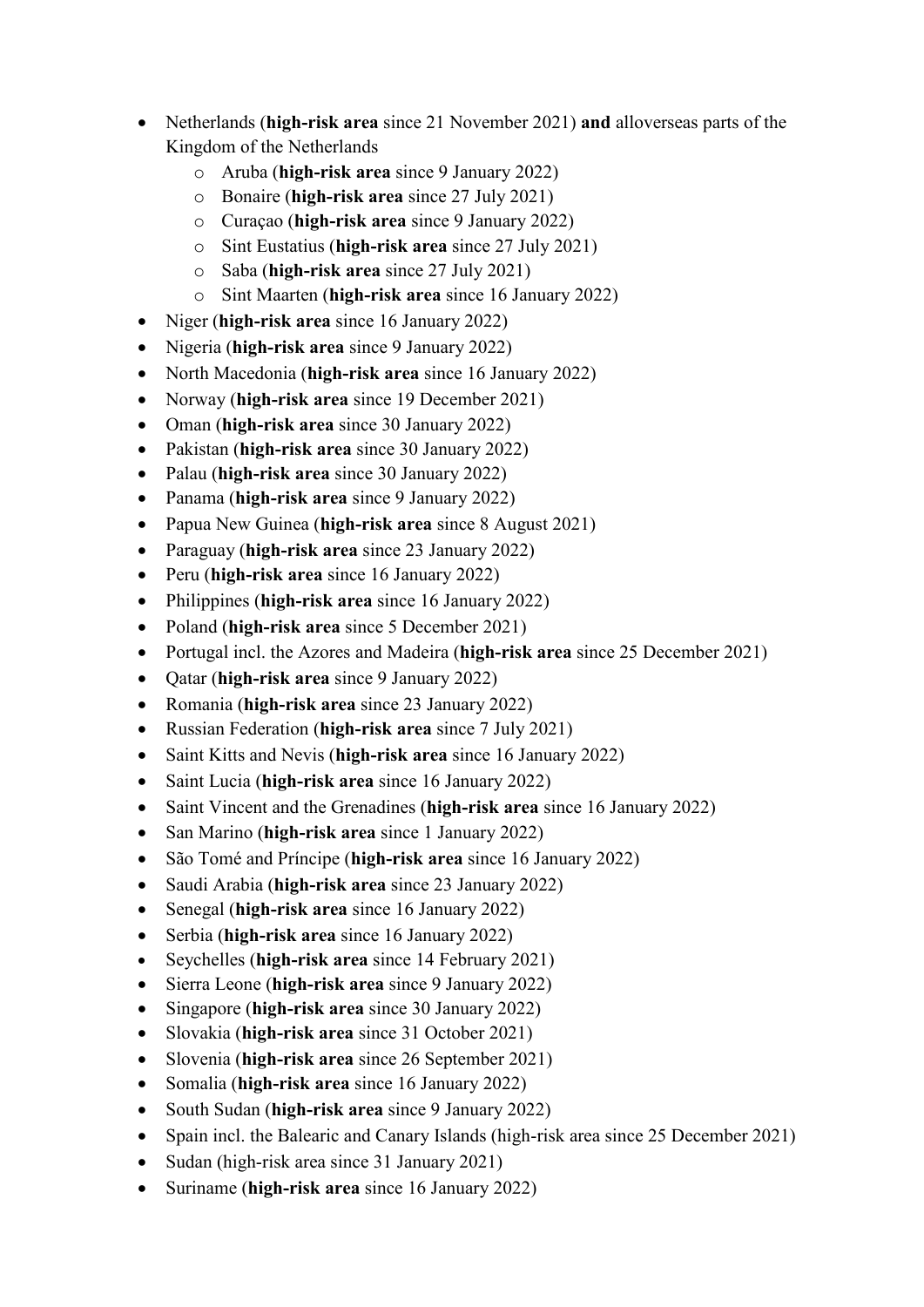- Sweden (**high-risk area** since 9 January 2022)
- Switzerland (**high-risk area** since 5 December 2021)
- Syrian Arab Republic (**high-risk area** since 31 January 2021)
- Tajikistan (**high-risk area** since 8 August 2021)
- Togo (**high-risk area** since 9 January 2022)
- Trinidad and Tobago (**high-risk area** since 8 August 2021)
- Tunisia (**high-risk area** since 23 January 2022)
- Turkey (**high-risk area** since 17 August 2021)
- Turkmenistan (**high-risk area** since 8 August 2021)
- Ukraine (**high-risk area** since 30 January 2022)
- United Arab Emirates (**high-risk area** since 9 January 2022)
- United Kingdom of Great Britain and Northern Ireland incl. all British Overseas Territories, Isle of Man and the Channel Islands (**high-risk area** since 4 January 2022)
- United States of America (**high-risk area** since 25 December 2021)
- Uruguay (**high-risk area** since 9 January 2022)
- Uzbekistan (**high-risk area** since 23 January 2022)
- Venezuela, Bolivarian Republic of (**high-risk area** since 19 September 2021)
- Vietnam (**high-risk area** since 15 August 2021)
- Yemen (**high-risk area** since 10 October 2021)

## **Note: Please note that as of 0:00 a.m. (midnight) on 15 January 2022, the Ordinance amending the COVID-19 Protective Measures Exemption Ordinance and the Ordinance on Coronavirus Entry Regulations came into force. The following regulations apply:**

On account of the increasing worldwide spread of readily transmissible SARS-CoV-2 variants (in particular, the delta variant), a **general obligation to furnish proof** applies. This means that persons aged 6 or over must, as a rule, possess a negative test result or proof of vaccination or recovery when entering the country. The general obligation to furnish proof applies irrespective of the mode of transport or whether the person previously spent time in a high-risk area or area of variants of concern. In addition, when entering the Federal Republic of Germany following a stay in a high-risk area or area of variants of concern outside of Germany, a special obligation to register, quarantine and furnish proof has to be observed. With respect to entry into Germany from areas of variants of concern, a ban on carriage – subject to a very limited set of exceptions – applies to the transport of persons via rail, bus, ship or plane directly from those countries.

As of 1 August 2021, risk areas only distinguish between two categories: High-risk areas and areas of variants of concern. The category of "basic" risk area no longer applies. **The cessation of the "basic" risk area category does not mean that there is no longer any risk of infection during stays in these areas. An appreciable increased risk of infection currently exists worldwide.** 

**On account of the dynamic development of infections, new high-risk areas and areas of variants of concern may need to be determined at short notice.**

**Find further information here:**

**https://www.bundesgesundheitsministerium.de/service/gesetze-und-verordnungen/guv-19-lp/coronaeinreisev.html**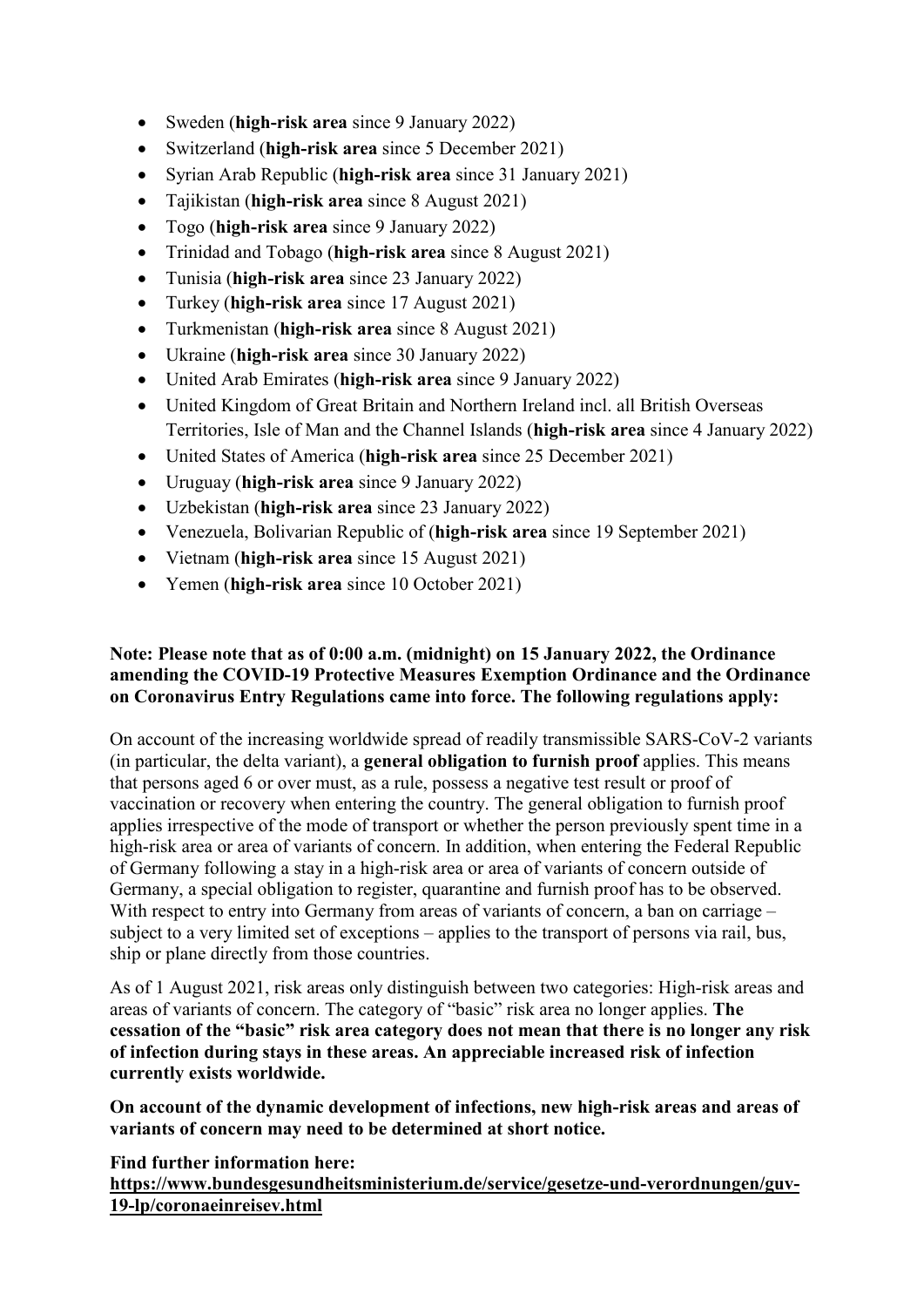Classification as a risk area is the result of a joint analysis and decision-making process by the Federal Ministry of Health, the Federal Foreign Office and the Federal Ministry of the Interior and Community.

The states/regions listed above are designated as currently presenting an increased risk of infection with SARS-CoV-2. In brackets, you will find the date from which the region was classified as a risk area.

When entering Germany, all travellers aged 6 or over must present a negative test result or proof of vaccination or recovery. Special rules apply to commuters.

#### Persons who **spent time in one of the risks areas listed above within the 10 days prior to entering the Federal Republic of Germany** must follow specific regulations.

- **Obligation to register:** Travellers who spent time in a risk area are obliged to fill out the **digital registration on entry** at [https://www.einreiseanmeldung.de](https://www.einreiseanmeldung.de/) and carry the confirmation with them when entering the country. New risk areas appear in the digital registration on entry at 0:00 on the day they come into force. The confirmation will be checked by the carrier and may also be checked by the Federal Police within the framework of its responsibilities as a border control agency.
- **Special obligation to furnish proof:** Travellers who spent time in a high-risk area must carry with them a test result or proof of vaccination or recovery and, if demanded by the carrier, present such proof for the purpose of carriage. In case of a stay in an area of variants of concern, only a PCR test result is admitted.
- The proof must be uploaded via the upload portal of the digital registration on entry at [https://www.einreiseanmeldung.de.](https://www.einreiseanmeldung.de/) Travelers should use the individual link on the registration confirmation (PDF document) for this purpose.
- **Obligation to quarantine:** Travellers who spent time in a risk area must make their way directly to their home upon arrival and remain isolated there for a period of ten days (**home quarantine**). Persons who have spent time in an area of variants of concern prior to entry, must quarantine for 14 days.
- **Ending quarantine:** Quarantine at home **may be ended early** if proof of recovery, proof of vaccination or a negative test result is submitted via upload portal of the digital registration on entry at [https://www.einreiseanmeldung.de](https://www.einreiseanmeldung.de/). The individual link on the registration confirmation (PDF document) should be used to upload the proof of recovery, proof of vaccination or a negative test result. Quarantine can be ended in each case from the time the negative test result is submitted. If you spent time in a **high-risk area** prior to entry, the relevant test may **not be conducted earlier than five days** after entry (test to release possible from day five following entry). Vaccinated and recovered persons can end the quarantine from the time when the proof of vaccination or recovery is transmitted via the entry portal. If the transmission takes place before entry (strongly recommended), no quarantine is needed.
- Following a stay in an **area of variants of concern**, the duration of the 14-day quarantine may not be shortened.
- **No** determination according to section 4 (2) (5) of the Ordinance on Coronavirus Entry Regulations has been made by the RKI stating that a specific vaccine was sufficiently effective against the virus variant that caused the area to be classified an area of variants of concern. **There is therefore no exemption from the obligation to quarantine for persons who have been fully vaccinated following a stay in an area of variants of concern.**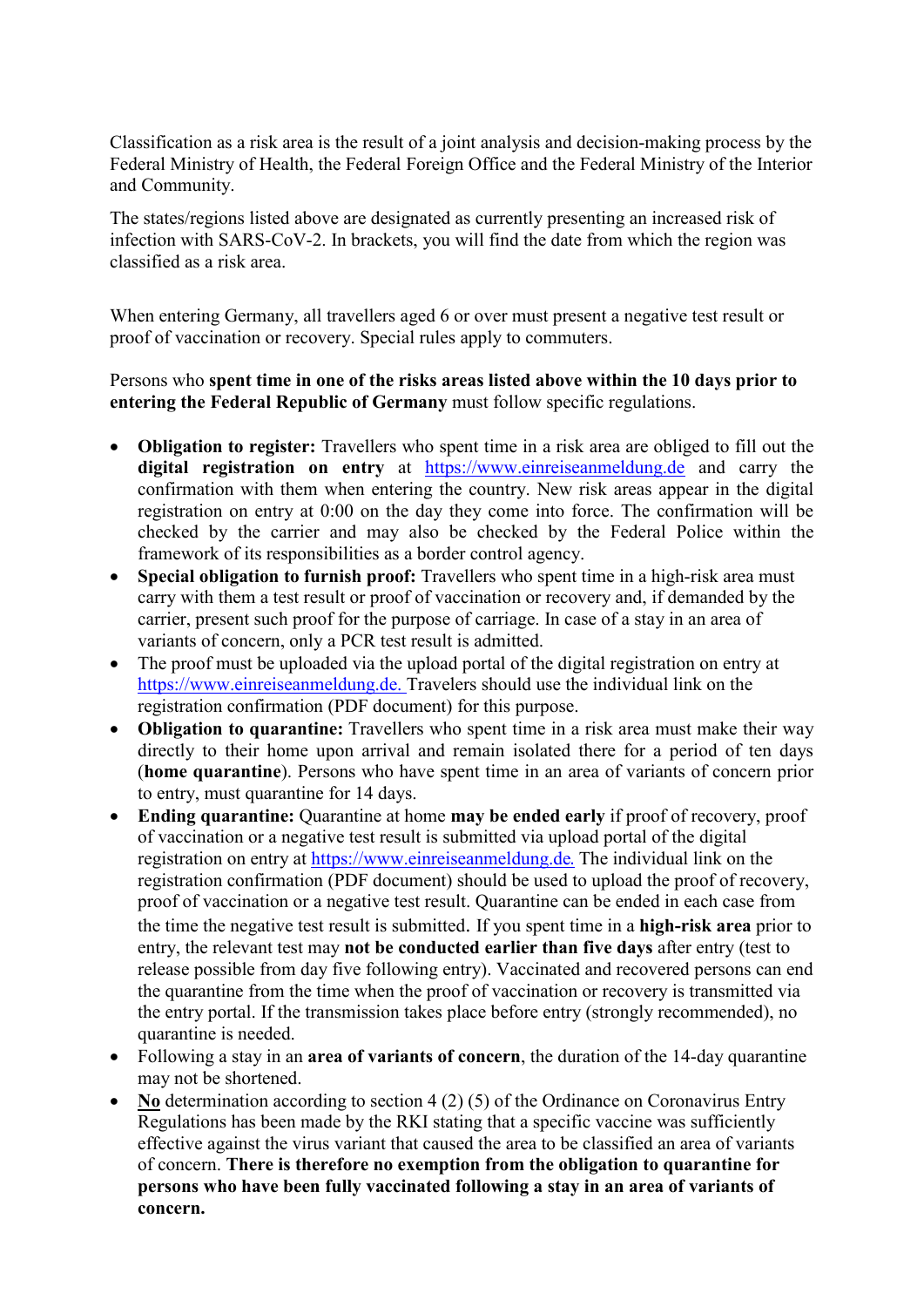• For travellers entering Germany from so-called areas of variants of concern, a **ban on carriage** applies to the transport of persons from these countries into Germany by rail, bus, ship or plane.

#### **Special agreements under section 6 (2) (1) no. 2 of the Ordinance on Coronavirus Entry Regulations between the Federal Republic of Germany and respective national governments:**

• Currently no agreements within the meaning of section 6 (2) (1) no. 2 of the Ordinance on Coronavirus Entry Regulations exist with other countries.

#### **For more information on the foregoing obligations, exemptions and requirements regarding the relevant proof, go to:**

[https://www.bundesgesundheitsministerium.de/service/gesetze-und-verordnungen/guv-19](https://www.bundesgesundheitsministerium.de/service/gesetze-und-verordnungen/guv-19-lp/coronaeinreisev.html) [lp/coronaeinreisev.html](https://www.bundesgesundheitsministerium.de/service/gesetze-und-verordnungen/guv-19-lp/coronaeinreisev.html)

### **You can also find answers to frequently asked questions (FAQ) at:**

<https://www.rki.de/SharedDocs/FAQ/NCOV2019/gesamt.html>

The existing travel and safety advisories by the Federal Foreign Office (https://www.auswaertiges-amt.de/de/ReiseUndSicherheit/reise-und-sicherheitshinweise) as well as the Federal Government's information for travellers and commuters (https://www.bundesregierung.de/breg-de/themen/coronavirus/corona-regelungen-1735032) remain unchanged.

### **Information on the classification of risk areas**

The classification of high-risk areas and areas of variants of concern is carried out by the Federal Ministry of Health in agreement with the Federal Foreign Office and the Federal Ministry of the Interior and Community for areas outside the Federal Republic of Germany for which a particularly increased risk of infection with the coronavirus SARS-CoV-2 has been identified.

**High-risk areas** can be regions with especially high numbers of cases, e.g. a factor of the average seven-day incidence rate per 100,000 inhabitants in Germany. A regular indicator is having a seven-day incidence rate of considerably over 100. High-risk areas can also be areas in which - based on quantitative or qualitative criteria (for example, the rate of spread present there, a high hospitalization rate, a low rate of testing accompanied by a high rate of positivity, or insufficiently available or reliable epidemiological data) – a high risk for a SARS-CoV-2 infection is assumed. It is also possible that the area is one in which a variant of SARS-CoV-2 coronavirus, that is associated with characteristics increasing therisk to health (increased transmissibility or morbidity), but against which vaccines or prior infection are assumed to afford sufficient protection, has been identified as present.

An **area of variants of concern** is an area for which it has been determined that a specific variant of the SARS-CoV-2 coronavirus with characteristics of concern, which is not yet widespread in the Federal Republic of Germany, is occurring in this area and for which relevant evidence exists that either certain vaccines approved in the European Union or a